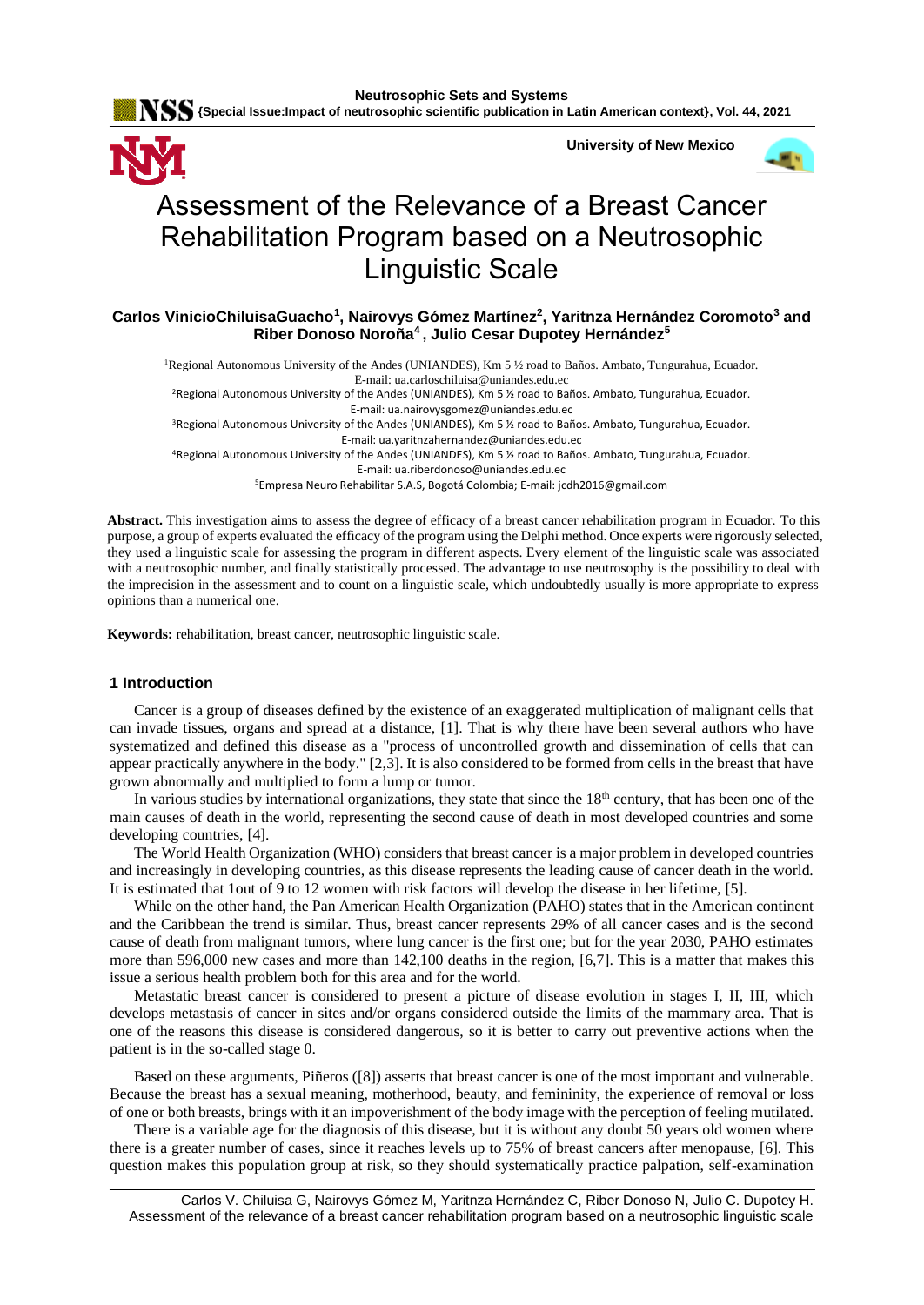and then continue with others that are carried out in different health institutions.

Malignant disease of the breast begins as a simple, painless nodule of variable size, more frequently in the superior-external quadrant of the breast, which may or may not show signs of superficial fixation or muscle planes, and is accompanied by axillary lymphadenopathy, [1].

It is, therefore, necessary to carry out a systematic self-examination and before the presence of the symptoms that are reflected below, the patient should see a doctor as soon as possible:

- Shooting pain in some part of the breast that persists after menstruation,
- Changes in the color or appearance of the skin of the breast,
- Dimples or sagging of the skin or palpation of lumps that were not previously palpable,
- Fluid discharge from the nipple, noting the appearance (clear, milky, or bloody), [7].

The surgical technique for the treatment of breast cancer varies depending on the type of lesion and its extension. The choice of this will be determined by a previous procedure, called *sentinel lymph node biopsy* (SLNB), in which the sentinel lymph node is identified and made the decision whether to remove and examine it, that is, that lymph node at cancer cells are likely to spread. In this way, unnecessary dissection of unaffected lymph nodes is avoided, thus reducing the risk of lymphedema from 20% to 3.5-11%, [9-12].

The disease can develop due to genetic and hormonal factors (not modifiable) and lifestyle (modifiable), but among those with a greater contributory burden are hormonal and genetic factors, [6]. That is why post-operative rehabilitation is a viable alternative and that in most cases it manages to improve the quality of health of these patients.

That is why physical exercise and massage programs can prevent the presence of lymphedema. Aspects that have been systematized by various authors and have already been approved by the oncological college of several countries as part of the ongoing care of patients operated on for this pathology, [13-15].

Another rehabilitation alternative for breast cancer-operated patients is occupational therapy, [9,16]. This is aimed at enabling them to carry out activities of daily life. Therefore, it is necessary to imbricate both trends of rehabilitation in an inclusive program.

Based on the previous arguments, this research proposes an integrative rehabilitation program for breast cancer patients, which, before being applied in the different hospitals of the Republic of Ecuador, must be evaluated by a group of experts to know and improve it to obtain satisfactory results in its implementation.

Therefore, the objective of the present work is to identify the relevance of the rehabilitation program for patients operated on for breast cancer, using the criterion method of experts and with emphasis on the neutrosophic linguistic scale. Each expert was evaluated for selecting the most qualified, latter Delphi method was applied to evaluation. Delphi method consists of the independent evaluation of experts during many rounds until the final evaluation converges. For evaluation, we provided a linguistic scale associated with neutrosophic numbers. So, this combination of linguistic terms and neutrosophic numbers allows us to deal with imprecision and also with accuracy when experts asses with linguistic terms.

## **2 Materials and Methods**

This section describes the main characteristics and procedures of the Delphi method and the fundamental bases that support the use of the neutrosophic linguistic scale.

## **2.1 Preliminaries in the Delphi method**

Delphi method belongs to the so-called subjective forecasting methods and is based on the use of the intuitive judgment of a group of experts who issue criteria on a certain problem, [17,18]. That is why it is very effective to know the degree of relevance of some scientific projection.

This method offers multiple advantages due to its confidentiality, since it allows the freedom of opinions of the experts, encourages creativity, improves and redesigns the proposals that are subject to evaluation. Decision alternatives are offered without encouraging conflict between the experts.

An important aspect to take into account in this method is to theoretically understand who are considered experts. That is why they are considered a group of people or organizations capable of offering, with a maximum of competence, conclusive assessments on a certain problem, make real forecasts on the effect, applicability, feasibility, and relevance that the proposed solution may have in practice and provide recommendations on what to do for its improvement, [17].

This method is developed in the following stages: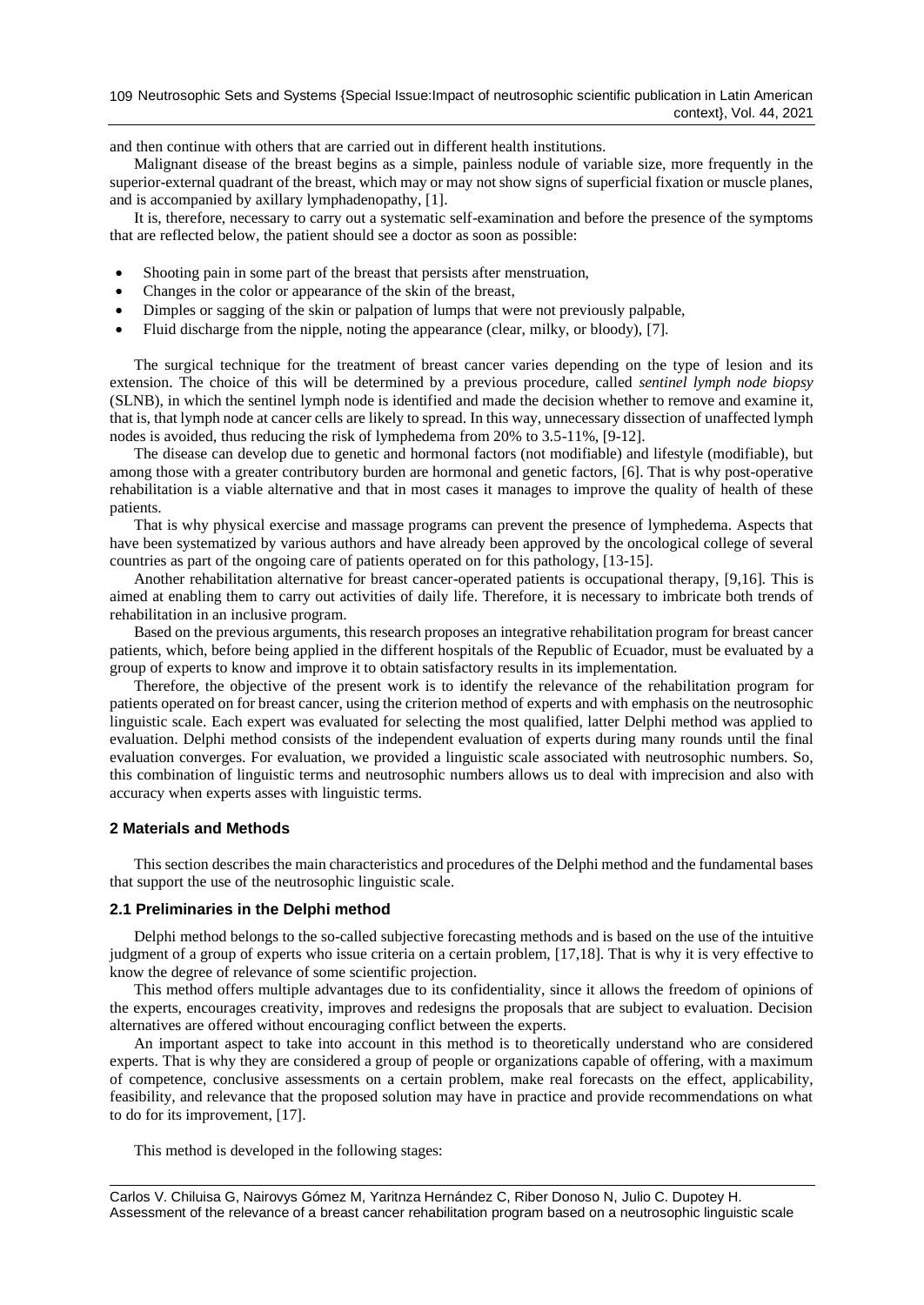- 1. Target identification,
- 2. Selection of experts,
- 3. Choice and application of the methodology,
- 4. Information processing.

The five values scale with positive Likert statements was used as an evaluative criterion.

- Very suitable (VS) five points,
- Fairly suitable (FS) four points,
- Suitable (S) three points,
- Poorly suitable (PS) two points,
- Not suitable (NS) one point.

#### **2.2 Neutrosophic evaluative scale**

#### **Definition 1**:

([19,20]) The *Neutrosophic set* N is characterized by three membership functions, which are the truthmembership function  $T_A$ , indeterminacy-membership function  $I_A$ , and falsity-membership function  $F_A$ , where U is the Universe of Discourse and  $\forall x \in U$ ,  $T_A(x)$ ,  $I_A(x)$ ,  $F_A(x) \subseteq ]\big]$   $[0, 1^+]$ , and  $\big[0, 0^+]$   $T_A(x) + \inf I_A(x) +$  $\inf F_A(x) \leq \sup T_A(x) + \sup I_A(x) + \sup F_A(x) \leq 3^+$ .

See that according to Definition 1,  $T_A(x)$ ,  $I_A(x)$ ,  $F_A(x)$  are real standard or non-standard subsets of  $]$  <sup>-</sup>0, 1<sup>+</sup> [ and hence,  $T_A(x)$ ,  $I_A(x)$ ,  $F_A(x)$  can be subintervals of [0, 1].

#### **Definition 2**:

([20-23]) The *Single-Valued Neutrosophic Set* (SVNS) N over U is  $A = \{ \langle x, T_A(x), I_A(x), F_A(x) \rangle : x \in U \}$ , where  $T_A: U \to [0, 1], I_A: U \to [0, 1],$  and  $F_A: U \to [0, 1], 0 \le T_A(x) + I_A(x) + F_A(x) \le 3.$ 

The *Single-Valued Neutrosophic number* (SVNN) is symbolized by N =  $(t, i, f)$ , such that  $0 \le t, i, f \le 1$  and  $0 \le t + i + f \le 3$ .

| Linguistic term      | SVN numbers        |  |  |
|----------------------|--------------------|--|--|
| Very suitable (VS)   | (1,0,0)            |  |  |
| Fairly adequate (FS) | (0.70, 0.25, 0.30) |  |  |
| Suitable (S)         | (0.50, 0.50, 0.50) |  |  |
| Poorly suitable (I)  | (0.30, 0.75, 0.70) |  |  |
| Not suitable (NS)    | (0,1,1)            |  |  |

**Table 1:** Linguistic terms of the scale

Let A = (T, I, F) be a single-valued neutrosophic number, a *scoring function* s:  $[0,1]^3 \rightarrow [0,1]$  related to a single-valued neutrosophic value, based on the degree of belonging to the truth, the degree of belonging to the indeterminacy, and the degree of belonging to falsehood is defined by ([24]):

$$
s(A) = \frac{2 + T - F - I}{3} \tag{1}
$$

The definition of the *precision index* is given in Equation 2.

$$
a(a) = T - F \tag{2}
$$

Where  $a: [0, 1]^3 \rightarrow [-1, 1]$ .

#### **2.3 General characteristics of the rehabilitation program**

Each rehabilitation session was divided into three stages, namely, initial, main and final. The first one was intended to condition the muscles and joints for subsequent activity, while the main part included the following

\_\_\_\_\_\_\_\_\_\_\_\_\_\_\_\_\_\_\_\_\_\_\_\_\_\_\_\_\_\_\_\_\_\_\_\_\_\_\_\_\_\_\_\_\_\_\_\_\_\_\_\_\_\_\_\_\_\_\_\_\_\_\_\_\_\_\_\_\_\_\_\_\_\_\_\_\_\_\_\_\_\_\_\_\_\_\_\_\_\_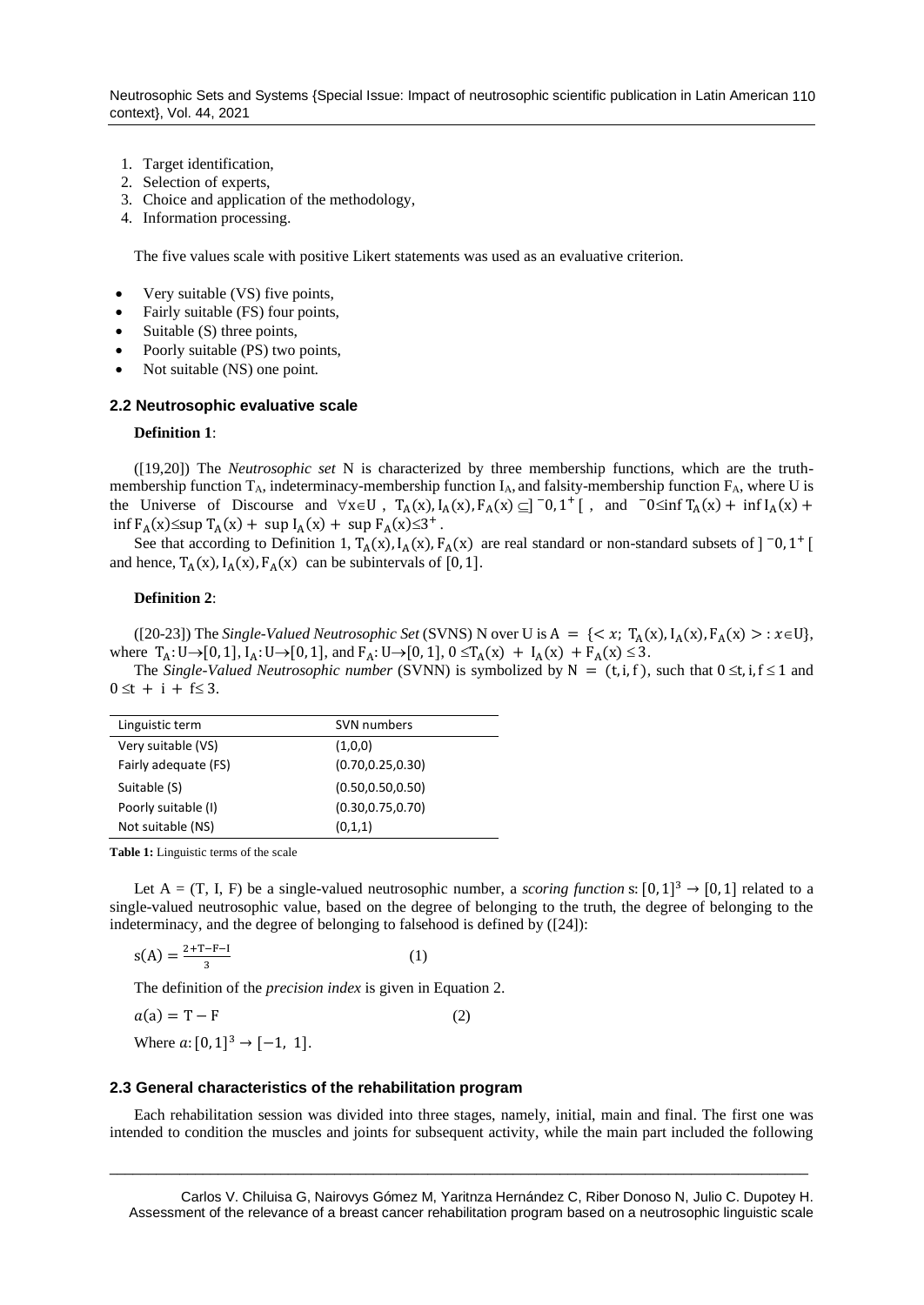groups of exercises:

- Low-impact aerobic exercise,
- Muscle-strengthening exercises,
- Joint mobility exercises,
- Fine motor exercises,
- Pulley exercises.

We worked with an intensity of very light (60% of heartbeats per minute) in the first 10 weeks, to light (70% of heartbeats per minute) in the remaining 13 weeks.

The calculation of the percentage of heartbeats per minute necessary to work was carried out according to the formula: maximum HR =  $(220 - \text{age})0.6$  for 60% and maximum HR =  $(220 - \text{age})0.7$  for 70%.

## **2.4 Statistical analyzes**

The statistical analyzes were performed with SPSS v. 20 (SPSS Inc, Chicago, IL, United States). The data relating to the descriptive statistics are presented through the distribution of frequencies, while Kendall's coefficient of agreement and the  $\chi^2$  contrast was used to determine the existence or not of significance in the community of interests of the experts, [25].

# **3 Results**

To develop this section, the stages described above for the application of this method are retaken ([17]). 1-Target identification

The objective is identified: to assess the theoretical-methodological coherence and the degree of applicability of a breast cancer rehabilitation program.

# 2-Selection of experts:

A survey was applied to the possible experts to measure their coefficient of competence (K), through their selfassessment. According to the categories of high (H), medium (M), and low (L), regarding the sources of argument proposed in a standard table established for this purpose and the coefficient of competition was calculated using the formula  $K = (Kc + Ka)/2$ .

## Where,

Kc: It is the coefficient of knowledge or information that the expert has about the problem, which is calculated based on the expert's assessment on a scale from 0 to 10 and multiplied by 0.1, so that:

The value zero (0) indicates a complete ignorance of the problem being evaluated.

The value ten (10) indicates full knowledge of the aforementioned problem. Among these borderline (extreme) evaluations, there are nine (9) intermediate ones.

Ka: It is the coefficient of argumentation or justification of the criteria of the experts, determined as the sum of the points obtained from the standard table to which reference has been made.

K: is the coefficient of competence of the experts and allows them to be classified according to what is agreed in:

- $0.8 \le K \le 1 \Rightarrow$  high competition,
- $0.5 \leq K \leq 0.8 \Rightarrow$  average competition,
- K  $< 0.5 \Rightarrow$  low competition.

The survey was sent to 26 possible experts, after calculating the coefficient of competence, 16 were included in the research since they were in the high and medium categories. In other words, all those with a low Ka were excluded. Table 2 shows experts' distribution:

| Academic level                         | N | %     |  |  |  |
|----------------------------------------|---|-------|--|--|--|
| Doctors (Ph.D)                         |   | 31.25 |  |  |  |
| Masters (MSc.)                         |   | 43.75 |  |  |  |
| <b>Rehabilitation Specialist (RS)</b>  |   | フら    |  |  |  |
| <b>Table2:</b> Expert characterization |   |       |  |  |  |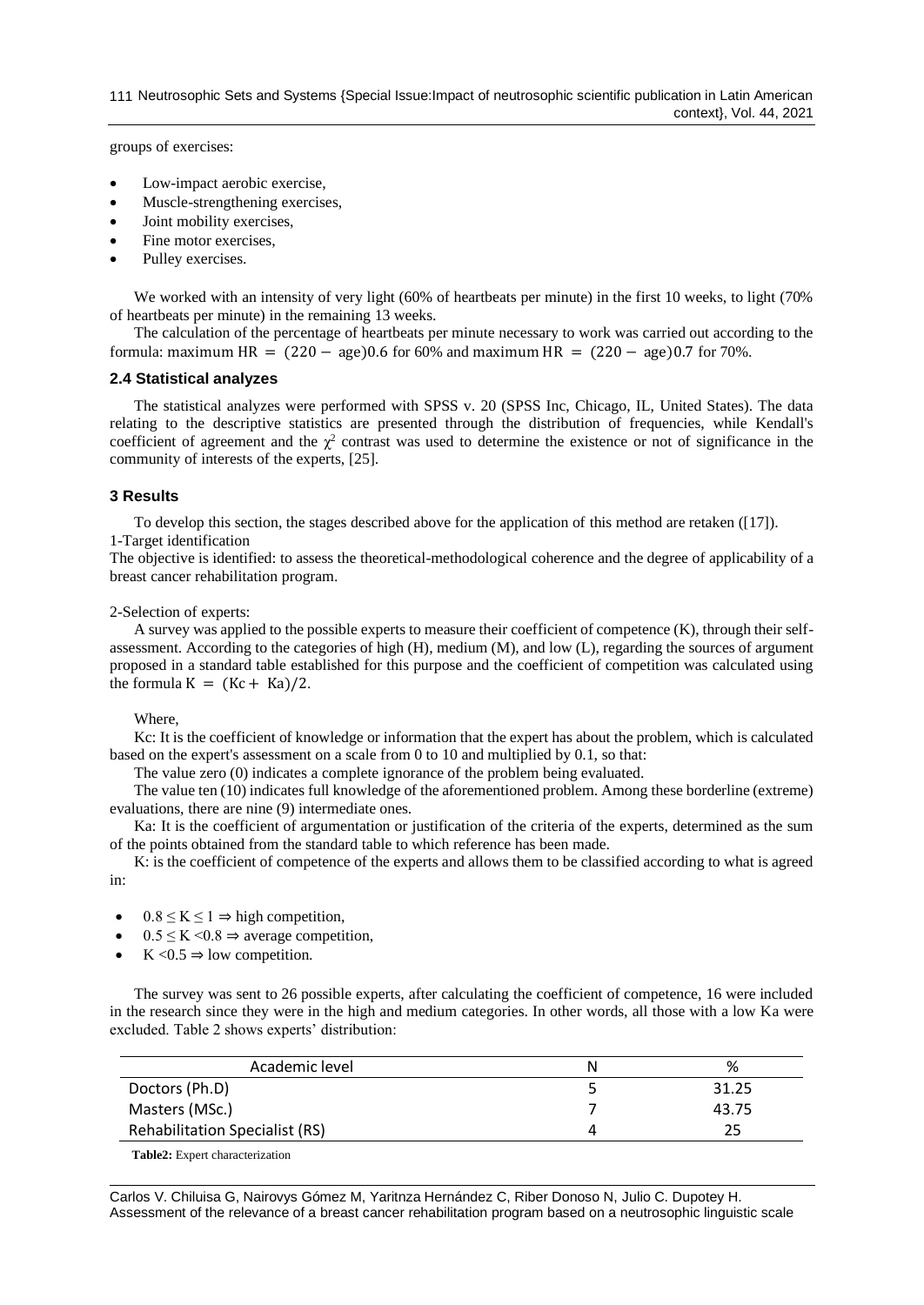Neutrosophic Sets and Systems {Special Issue: Impact of neutrosophic scientific publication in Latin American 112 context}, Vol. 44, 2021

3-Choice and application of the methodology

For the work of the experts in the evaluation of the proposed program described in the present investigation, the Delphi methodology is used. Thus, this allows the application of consultation rounds, to identify if there is a coincidence between the experts' criteria when evaluating a set of indicators, previously established and that are listed below:

- Stages of the rehabilitation session,
- Selected exercises,
- Intensity of rehabilitation,
- Possibility of being applied in practice.

4-Information processing

After tabulating the information offered by the experts, the results are shown in Table 3:

| Indicators to be evaluated by the VS        |          | FS             | S       | <b>PS</b> | NS. |
|---------------------------------------------|----------|----------------|---------|-----------|-----|
| experts                                     |          |                |         |           |     |
| Stages of the rehab session                 | 14       | 1              | 1       |           |     |
|                                             | (87.5%)  | (6.25%)        | (6.25%) |           |     |
| Selected exercises                          | 15       | 1              |         |           |     |
|                                             | (93.75%) | (6.25%)        |         |           |     |
|                                             |          |                |         |           |     |
| Rehabilitation intensity                    | 14       | $\mathfrak{p}$ |         |           |     |
|                                             | (87.5%)  | (12.5%)        |         |           |     |
| Possibility<br>applied<br>οf<br>being<br>in | - 15     | 1              |         |           |     |
| practice                                    | (93.75%) | (6.25%)        |         |           |     |
|                                             |          |                |         |           |     |

**Table 3.** Results of the tabulation of the criteria offered by the experts after evaluating the rehabilitation program.

When performing a descriptive analysis of these results, the following is noticed:

Referring to the indicator "stages of the rehabilitation session", most of the experts (14 or 87.5%) agreed that they were very adequate and that they were in correspondence with the majority of rehabilitation programs for both patients operated on breast cancer, like other diseases of the osteomyoarticular system. For its part, one expert, or 6.25%, assessed this indicator as quite adequate, while that same amount valued it as adequate. It is noteworthy that there were no negative criteria or evaluations.

In the selected "exercises indicator", most of the experts also agreed that this was very adequate. This was reflected in that 15 or 93.75% out of the total of the experts indicated this category. Only one (6.25%) considered the exercises contained in the presented rehabilitation program to be quite adequate, it is also worth noting that this indicator did not receive an evaluative category or unfavorable criteria.

In the "indicator intensity of rehabilitation", it is noteworthy that the majority of the experts in consultations consider that these are very adequate since 14 of them (87.5%) gave this evaluative category. While only two (12.5%) of the total classified it as quite adequate. Therefore, no unfavorable evaluative category was received.

The indicator possibility of "being applied in practice", an important group of experts considered that it has a very adequate evaluative category, results that were endorsed by 15 experts or 93.75% of the total. On the other hand, only one (6.25%) considered that it is quite adequate. These results are very favorable and important because they come from a group of professionals with high and medium knowledge of this subject.

After the consultation was completed, some modifications to the program were relocated under the criteria issued by the experts, among which the following stand out:

- Make a description of the exercises to be used in the initial part of the rehabilitation session,
- Include pulley exercises,
- Describe how to perform the intensity calculation.

Carlos V. Chiluisa G, Nairovys Gómez M, Yaritnza Hernández C, Riber Donoso N, Julio C. Dupotey H. Assessment of the relevance of a breast cancer rehabilitation program based on a neutrosophic linguistic scale

\_\_\_\_\_\_\_\_\_\_\_\_\_\_\_\_\_\_\_\_\_\_\_\_\_\_\_\_\_\_\_\_\_\_\_\_\_\_\_\_\_\_\_\_\_\_\_\_\_\_\_\_\_\_\_\_\_\_\_\_\_\_\_\_\_\_\_\_\_\_\_\_\_\_\_\_\_\_\_\_\_\_\_\_\_\_\_\_\_\_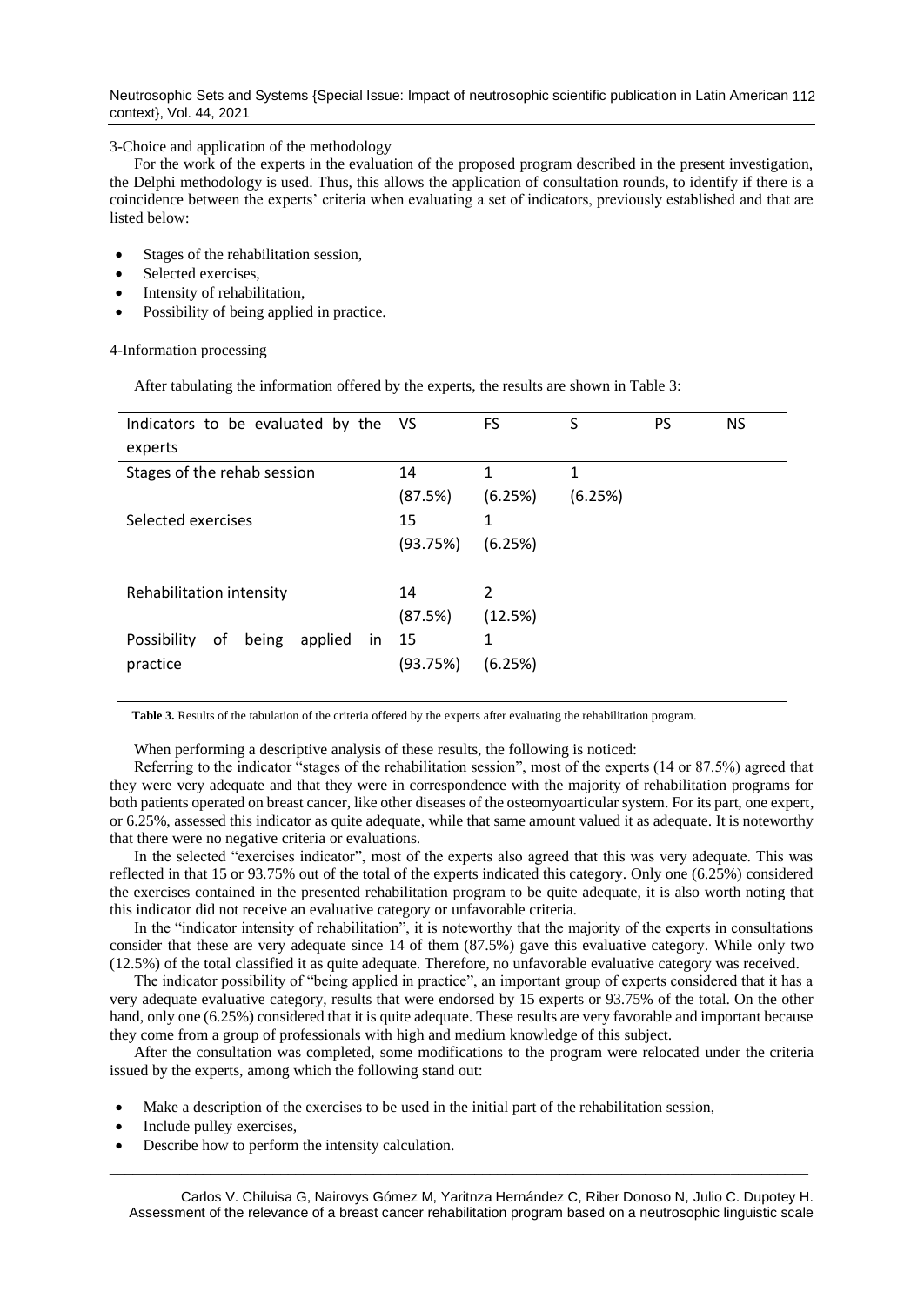Finally, to determine the validity of the experts' criteria, the Kendall coefficient of concordance was used to determine the existence or not of significance in the experts' community of interests.

To do this, it begins with the formulation of the statistical hypothesis:

Nullity hypothesis (H0): there is no community of preference among the experts.

Alternative hypothesis  $(H_1)$ : there is a community of preferences among the experts.

Prefixing as significance level  $\alpha = 0.05$ .

| Kendall's<br>agreement | coefficient | of Alpha<br>value | $N-1$ GL $S2$ / CHI<br>(Boards) | S2 / CHI (Calculated) |
|------------------------|-------------|-------------------|---------------------------------|-----------------------|
|                        | 0.84        | 0.05              | 14.067                          | 88.511                |

**Table 4.** Inferential statistics results

As observed in the table presented above, Kendall's coefficient of agreement reaches a value of 0.84, so it can be considered the existence of a high agreement between the expert evaluations, this is corroborated with the  $\chi^2$ contrast in which 14.067 was less than its calculated value  $(88.511)$ , so the null hypothesis  $(H_0)$  is rejected and the alternative hypothesis  $(H<sub>1</sub>)$  is accepted.

From the linguistic assessment, a numerical final result is given as follows:

- Every assessment is converted from a linguistic term into its associated neutrosophic number, according to Table 1.
- Secondly, every neutrosophic number is converted into a crisp value using Equation 1 of the scoring function.
- The arithmetic mean of the results is calculated.
- If the moderator of the Delphi method wants to output a linguistic term, the numerical results obtained above are compared with the scoring function of every neutrosophic number in Table 1, and the linguistic term associated with the closest one to the obtained value is assigned.

Then, applying the precedent procedure, we obtained:

- Stages of the rehabilitation session: 0.95104 or "Approximately Very suitable".
- Selected exercises: 0.98229 or "Approximately Very suitable".
- Rehabilitation intensity: 0.96458 or "Approximately Very suitable".
- Possibility of being applied in practice: 0.98229 or "Approximately Very suitable".

So, the collected criteria were favorable, they express that the program proposed in this research is correctly designed; which guarantees the adequate practical application to achieve the rehabilitation of breast cancer operated patients. Issue by which it can be stated that it contributes to the enrichment of the proposal to achieve more effective practical application and thus improve the quality of life of the patients.

## **Conclusion**

In this paper, we presented the analysis of the theoretical and methodological references on the assessment of the relevance of a breast cancer rehabilitation program. The use of the neutrosophic linguistic scale shows the existence of different bibliographic sources on the subject, however, programs that integrate various types of treatment for these patients are required. The assessment based on linguistic terms and neutrosophic numbers allows containing the accuracy to evaluate with linguistic values and also the imprecision with neutrosophic numbers.

The interpretation of the results derived from the criteria of the experts consulted makes it evident that there are positive criteria, aspects that were ratified with Kendall's coefficient of agreement, which was less than 0.005, therefore that ratified the existence of an agreement between them.

# **References**

[1] Yumar-Carralero, A.C., Ramírez-Guerra, D.M. and Pérez-Iribar, G. (2020) Breast cancer: pathophysiological bases and benefits of physical and occupational rehabilitation. Acción, 16, 1-11.